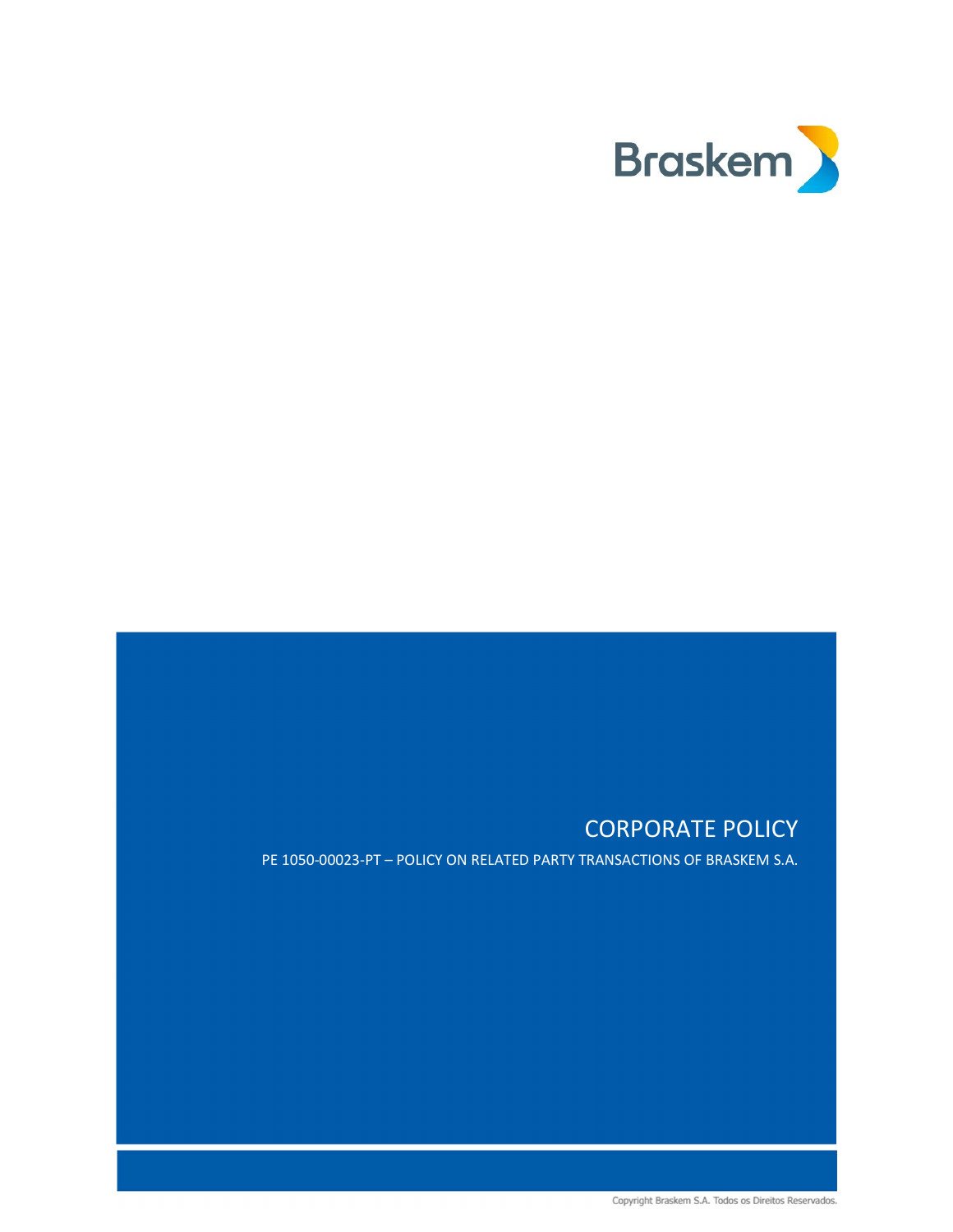#### **CORPORATE POLICY** PE 1050-00023-PT - POLICY ON RELATED PARTY TRANSACTIONS OF **BRASKEM S.A.**



**Braskem**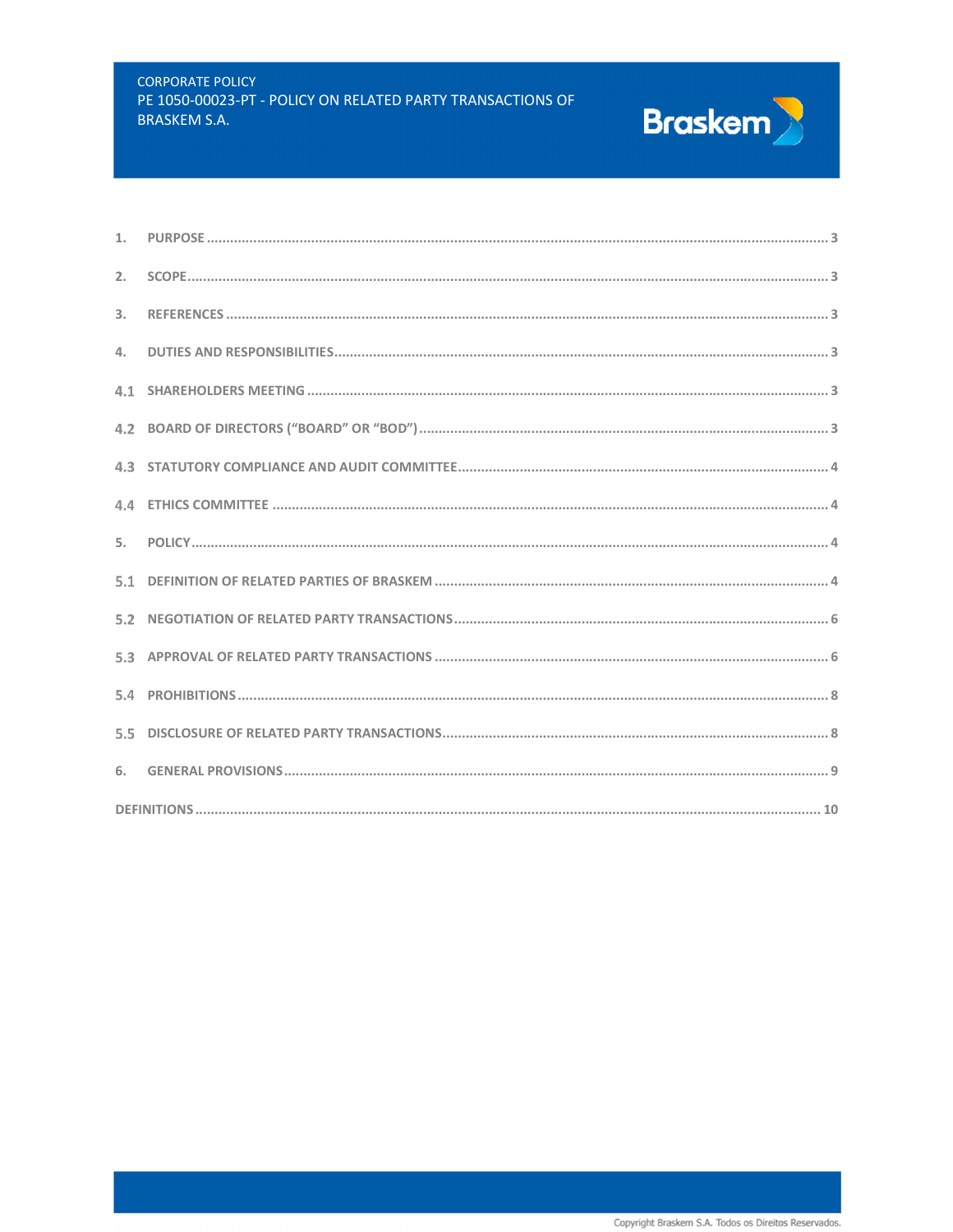# 1. PURPOSE

This Policy establishes the rules and procedures to be followed in transactions between, on the one side, Braskem S.A. ("**Braskem**" or "**Company**") and/or any of its Subsidiaries and, on the other, any Related Parties of Braskem, as defined in this Policy ("Related Parties"), to ensure that all transactions with Related Parties ("Related Party Transactions") are conducted on an arm's length basis and are carried out equitably and transparently, in the best interest of the Company and in accordance with best ESG practices, especially from the corporate governance perspective.

# 2. SCOPE

This Policy applies to Braskem and must be observed by all its Subsidiaries, in Brazil and abroad, for the purposes of compliance with Braskem's governance practices. Subsidiaries with external partners may approve their own policies, in compliance with local governance and legislation, provided that Braskem's governance requirements are met.

# 3. REFERENCES

- Braskem Bylaws
- Braskem Code of Conduct
- PE 1050-00020 Global Compliance System Policy
- PE 1050-00021 Braskem Global Anticorruption Policy
- PE 1030-00001 Financial Management Policy
- Charters of the Board of Directors of Braskem and its Advisory Committees.

# 4. DUTIES AND RESPONSIBILITIES

# **4.1 SHAREHOLDERS MEETING**

 Deliberate on Related Party Transactions, under Federal Law 6,404/76, and regulated by the Securities and Exchange Commission of Brazil (CVM), subject to the criteria defined by such regulation.

# 4.2 BOARD OF DIRECTORS ("Board" or "BoD")

- Deliberate on Related Party Transactions subject to the Board's authority, under the criteria envisaged in the Bylaws of the Company and this Policy.
- Deliberate on amendments to this Policy.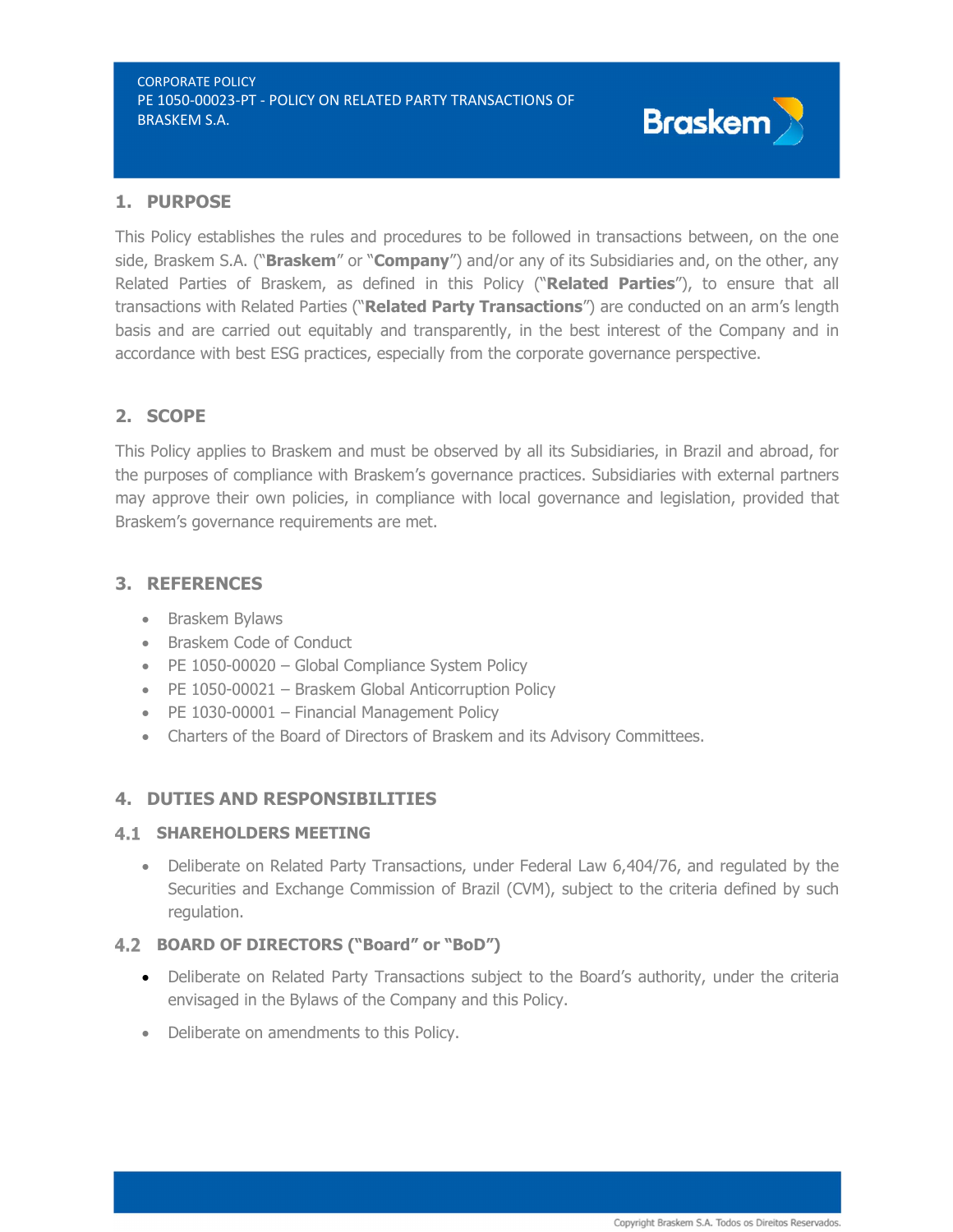

#### **4.3 STATUTORY COMPLIANCE AND AUDIT COMMITTEE**

- Assess, prior to analysis by the Board of Directors, the compliance of the Related Party Transactions subject to the Board's authority, as established in the Bylaws of the Company and this Policy, recommending whether such transaction be carried out or not;
- Monitor the Related Party Transactions approved by the Board or the Ethics Committee, as applicable, including their respective evidence, jointly with the Board of Executive Officers and the internal audit area;
- Monitor compliance with the guidelines of this Policy; and
- Review, prior to submission to the Board of Directors, any changes to the content of this Policy and propose improvements to it.

# **4.4 ETHICS COMMITTEE**

- Analyze Related Party Transactions that are not subject to the authority of the Board of Directors, as envisaged in the Bylaws of the Company and this Policy; and
- Submit to the Statutory Compliance and Audit Committee, on a quarterly basis, for monitoring purposes, a report with the Related Party Transactions approved by the Ethics Committee in the period.

# 5. POLICY

# DEFINITION OF RELATED PARTIES OF BRASKEM

Definition of Related Party of Braskem:

- (i) any individual in one of the following situations:
- holds control of or Significant Influence over Braskem;
- is the Key Person of Braskem, of its controlling shareholder or of the Subsidiaries of Braskem, with the exception of entities under Braskem's joint control, or;
- is a Close Relative of any person indicated in the above items.
- (ii) any legal or other entity (even if unincorporated) in one of the following situations:
- is a controlling shareholder of Braskem;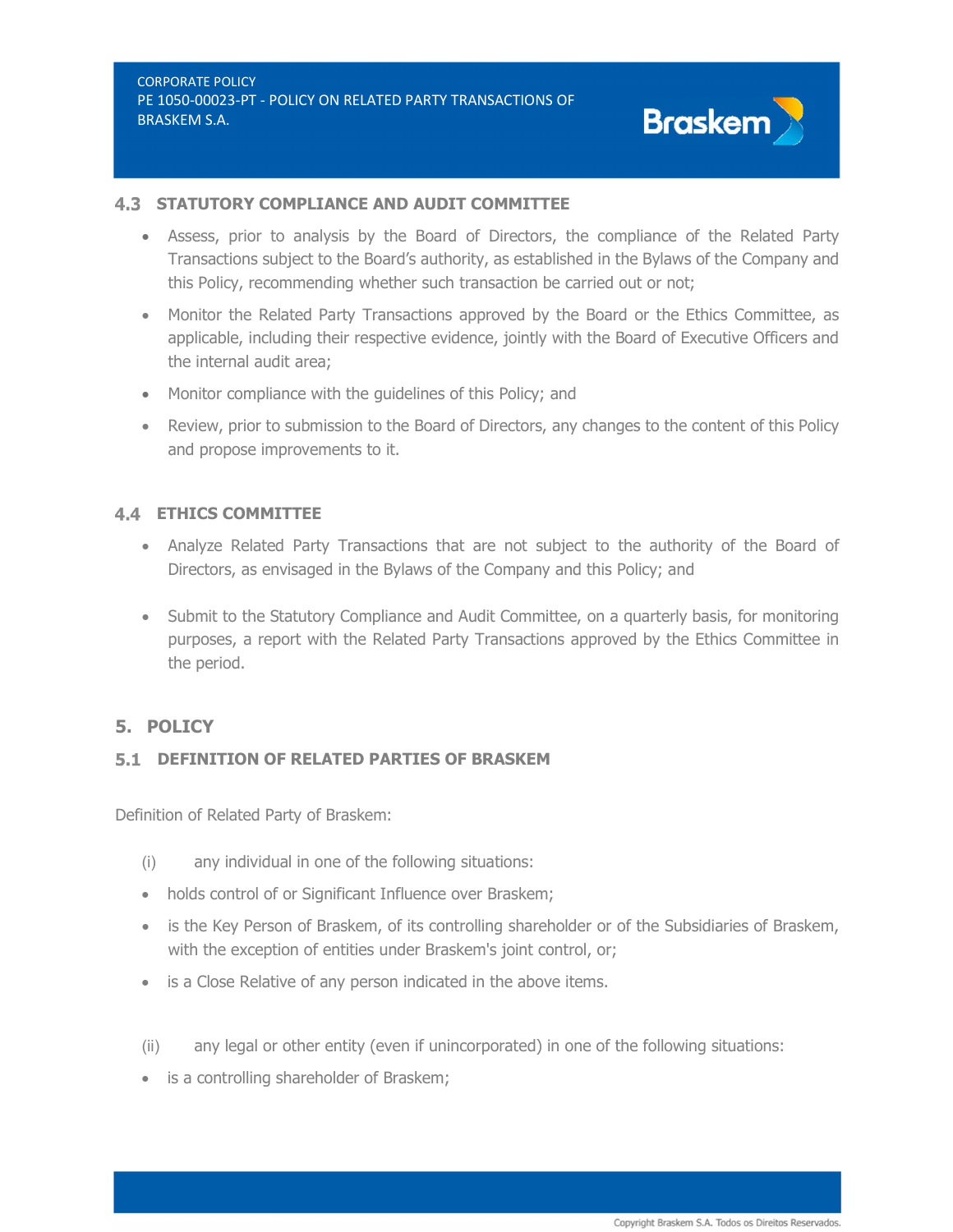

- is a Subsidiary of Braskem (subject to the exceptions envisaged in this Policy);
- is under the shared control of Braskem, i.e., a subsidiary of Braskem's parent company;
- holds Significant Influence over Braskem or is controlled by such entity;
- is an Associated Company of Braskem;
- is an Associated Company of Braskem's parent company;
- is a post-employment benefit plan whose beneficiaries are the employees of Braskem or of such entity;
- is controlled by a person identified in item (i) above;
- is under the Significant Influence of a person identified in item (i) above that holds control of Braskem;
- has as its Key Person (or the Key Person of its parent company) a person identified in item (i) above that holds control over Braskem; or
- renders the services of key management personnel of Braskem or to the parent company of Braskem or is a member of a group of which such supplier entity is a part.

In the classification of a person as a Related Party, (i) a reference to an entity, irrespective of its relation with Braskem, includes the direct or indirect subsidiaries of such entity; (ii) a reference to the parent company of Braskem includes its direct or indirect parent companies, up to the level of a controlling individual, as applicable; and (iii) except as otherwise expressly provided in this Policy, any references to control, subsidiary or parent company include full or shared control (joint control with a third party).

In the event of any conflict or questioning between the concept or scope of Related Parties defined in this Policy and that of the PCP 05(R1), as amended, the accounting rules will prevail.

For the purposes of this Policy, the following are not considered Related Parties with regard to the effects of the applicable corporate approvals (i.e. submission to the Company's governance instances):

- Direct or indirect Subsidiaries of Braskem, except if the controlling shareholder of Braskem on an individual basis (other than joint control), or the Key Persons associated with the controlling shareholder hold an interest in the subsidiary;
- an entity simply for having a Manager or Key Person who is shared with Braskem, or because such Key Person of Braskem holds Significant Influence over such entity.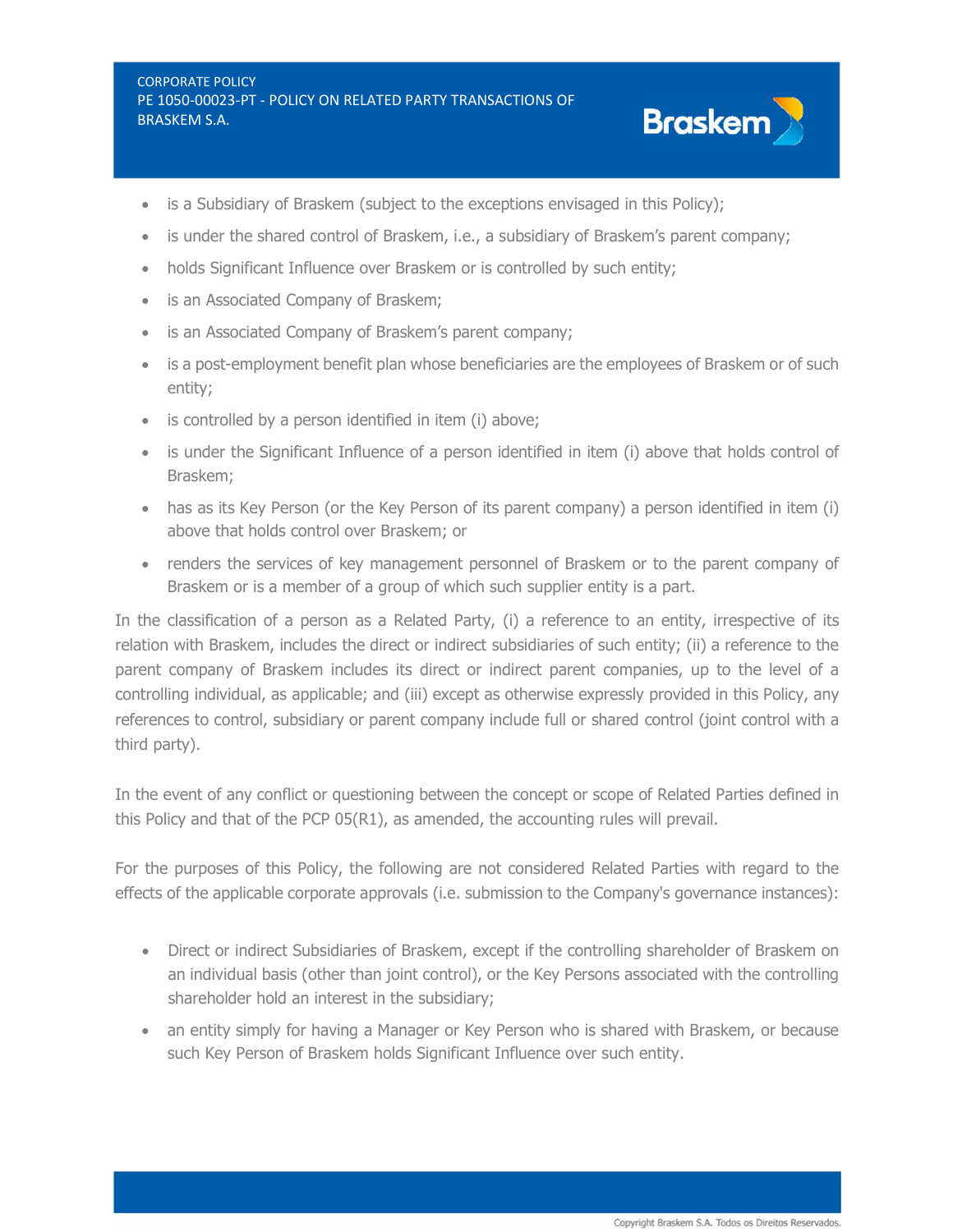

#### 5.2 NEGOTIATION OF RELATED PARTY TRANSACTIONS

Related Party Transactions may constitute the transfer of funds, rendering of services, acquisition or sale of assets, assumption of obligations, whether for consideration or for free, and must be negotiated independently and transparently, on an arm's length basis or for adequate compensatory payment, and considering potential alternatives to such transactions to ensure the Company's best interests.

The Company is responsible for establishing the processes and minimum requirements to ensure that any corporate restructuring operations involving Related Parties guarantees equal treatment.

# **5.3 APPROVAL OF RELATED PARTY TRANSACTIONS**

Prior to its execution or consummation, any Related Party Transaction must be analyzed and approved by the Board or the Ethics Committee of the Company, as applicable, observing item 5.1 of this Policy. The definition of the body responsible for analyzing each Related Party Transaction is based on the attributions and criteria envisaged in the Bylaws and in item 4 of this Policy.

Any Related Party Transactions proposed to the Board or the Ethics Committee, as applicable, must be accompanied by the support material developed by the requesting area and revised by the respective legal support team and by the Corporate Governance, Corporate, Legal and Compliance Department of Braskem, specifying the main conditions and characteristics of the Transaction, such as:

- (i) the contract model, prices, terms, guarantees, subcontracting conditions, rights and obligations created by the Transaction, including any non-compete and exclusivity clauses and clauses on resolution of controversies and limitation of liability;
- (ii) the risk factors involved, the purpose and the benefits expected from the Transaction;
- (iii) any antitrust impacts from the Transaction; and
- (iv) a description of the existing market alternatives, the selection process and justifications for choosing the Related Party or the justifications for not conducting a selection process, if applicable.

In addition, any Related Party Transactions submitted for approval by the Board must first be analyzed by the Statutory Compliance and Audit Committee.

The Board, the Statutory Compliance and Audit Committee and the Ethics Committee, as applicable, may request opinions, reports and/or valuation opinions from third parties, such as prime investment banks, law firms, accounting firms, etc., which must not have any participation in the Related Party Transaction, to clarify any questions and/or support the decision-making process.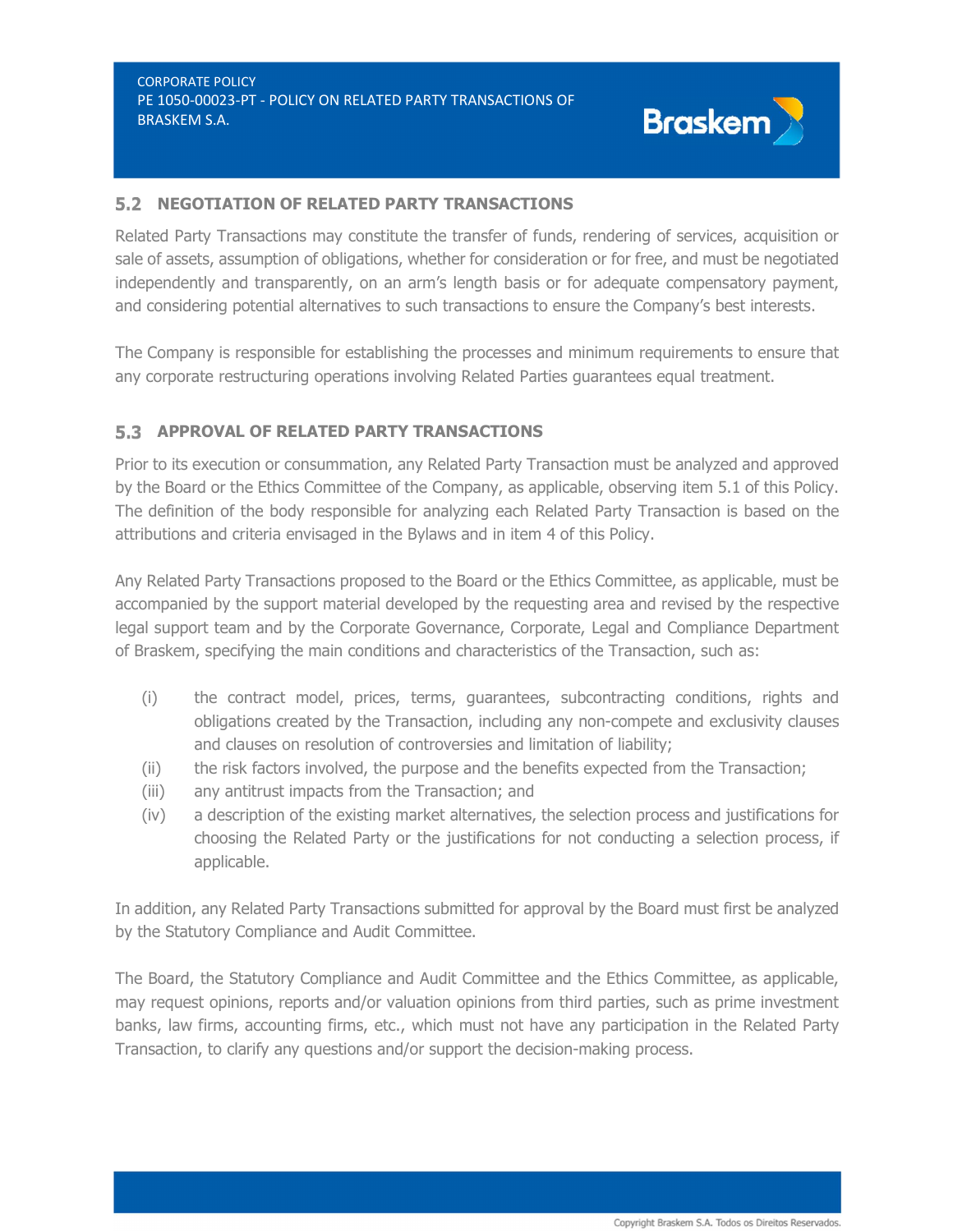

Unless if expressly authorized by the Board or the Ethics Committee, within its attributions and responsibilities, a Related Party Transaction may not be entered into or carried out prior to the conclusion of the analysis and approval of such Transaction as envisaged in this Policy, subject to the exceptions described below.

On an exceptional basis, Related Party Transactions subject to the Ethics Committee's authority that aim to address an Emergency Situation are not dependent on the prior approval of such Committee, provided that they comply with the Company guidance documentation on the matter, i.e. the Procurement Directive and the Formalization of Businesses Directive. The mobilization of the related party to handle the emergency must be notified to the Vice President of the area. Such transactions must be submitted for ratification by the Ethics Committee within the shortest time possible.

In addition, without prejudice to the treatment required by the applicable legislation and regulation, including disclosure of the financial statements, the following Related Party Transactions carried out by the Company are not be subject to the approvals envisaged in this Policy, provided that they are carried out on an arm's length basis or with proper compensatory payment and in accordance with the guidance documentation of the Company:

- Confidentiality agreements for the receipt or disclosure of information, provided they do not contain other obligations, such as exclusivity or the execution of other contracts;
- Letters of intent, memoranda of understanding or other instruments of a preliminary, nonbinding nature, provided that they do not impose exclusivity obligations or otherwise limit the Company's operation;
- $\bullet$  Submission and receipt of samples up to the limit of fifty thousand reais (R\$ 50,000.00), subject to the guidance documentation for this type of Transaction and the authority of the Board of Directors;
- Operations resulting from compliance with administrative, legal or arbitration decisions.

The transactions related to sending and receiving samples, as well as those resulting from administrative, judicial or arbitral decisions, must be reported to the CET.

Notwithstanding the events where approval is not required under this Policy, the Vice President responsible may, as deemed convenient and reasonable given the circumstances of the concrete case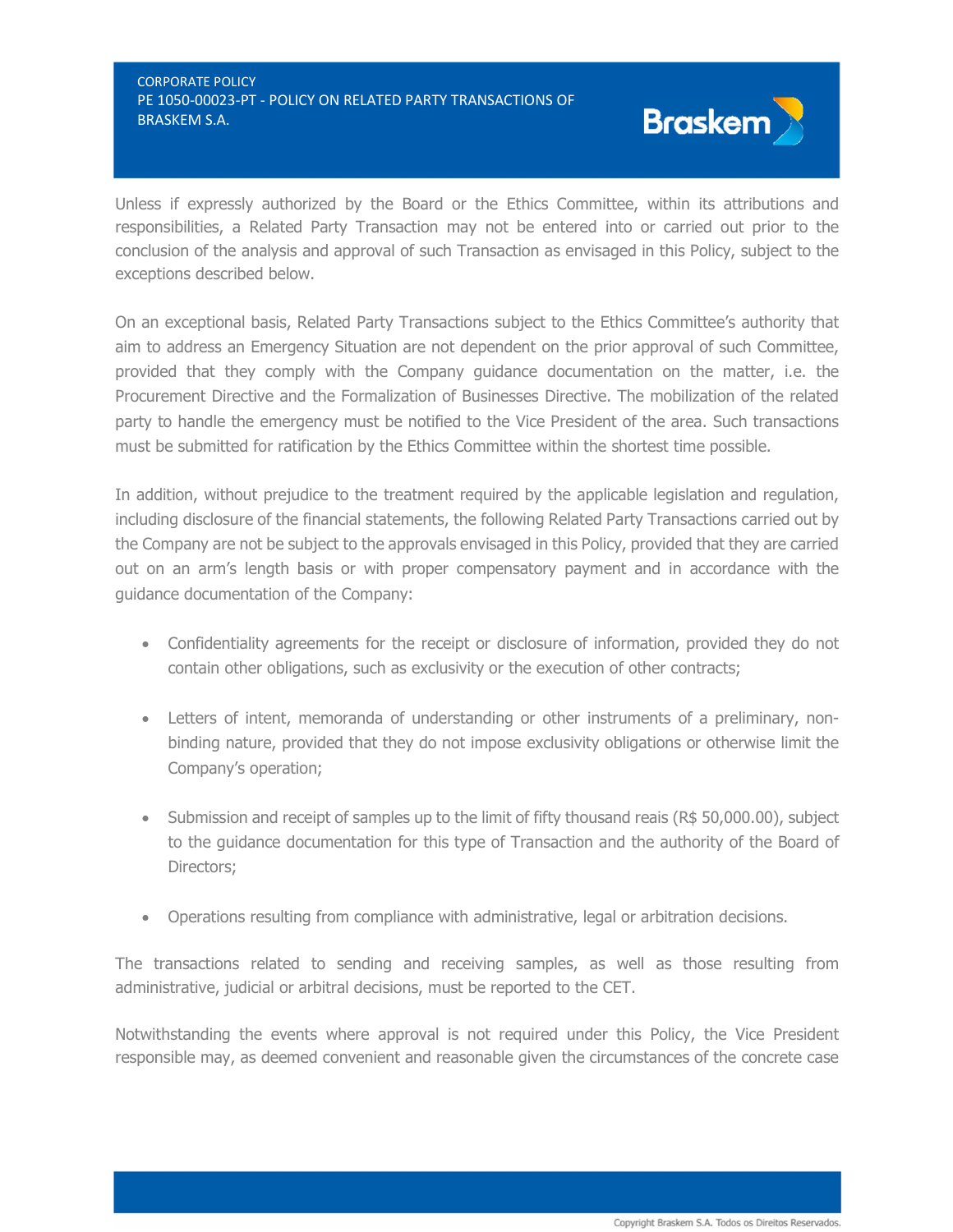CORPORATE POLICY PE 1050-00023-PT - POLICY ON RELATED PARTY TRANSACTIONS OF **BRASKEM S.A.** BRASKEM S.A.



and effects of the Transaction for the Company, submit such Transactions for approval by the Board or Ethics Committee, as applicable.

The Board may determine, with justification, that other Related Party Transactions not be subject to the approvals under this Policy, provided that they are carried out on an arm's length basis or with payment of adequate compensation, and that alternatives to the contracting of such Transactions always be considered when approving them.

If a member of the Ethics Committee or the Board is in a situation of conflict of interests with any given deliberation regarding a Related Party Transaction, they must abstain from participating in such decision, inform their impediment to the respective body and register their impediment in the minutes. If any member of the body fails to report such conflict, any other member that is aware of the situation must report it. Likewise, if a member of the Statutory Compliance and Audit Committee is in a situation of conflict of interests with any matter related to a Related Party Transaction subject to their evaluation, they must abstain from participating in such evaluation, inform their impediment to the Statutory Compliance and Audit Committee and register their abstention in the minutes. If such member of the body fails to report the conflict, any other member that is aware of the situation must report it.

# **5.4 PROHIBITIONS**

A Related Party Transaction is prohibited if:

- it violates this Policy, the Bylaws of Braskem or the applicable legislation; or
- it constitutes a loan granted to the controlling shareholder of the Company or to Key Persons of the Company and/or of its controlling shareholder.

#### DISCLOSURE OF RELATED PARTY TRANSACTIONS

For the purposes of reporting the Financial Statements, the information contained in the Reference Form filed with the CVM and the Notices on Related Party Transactions, pursuant to CVM Instruction 480/09, the Company must adopt the concepts and rules on Related Parties envisaged in the applicable legislation and regulations.

In any disclosures required by applicable law or regulations, Braskem must provide sufficient information to identify the Related Parties and the object of the Transaction, as well as other information required, to enable the Company shareholders to monitor and assess the management activities related to such transactions.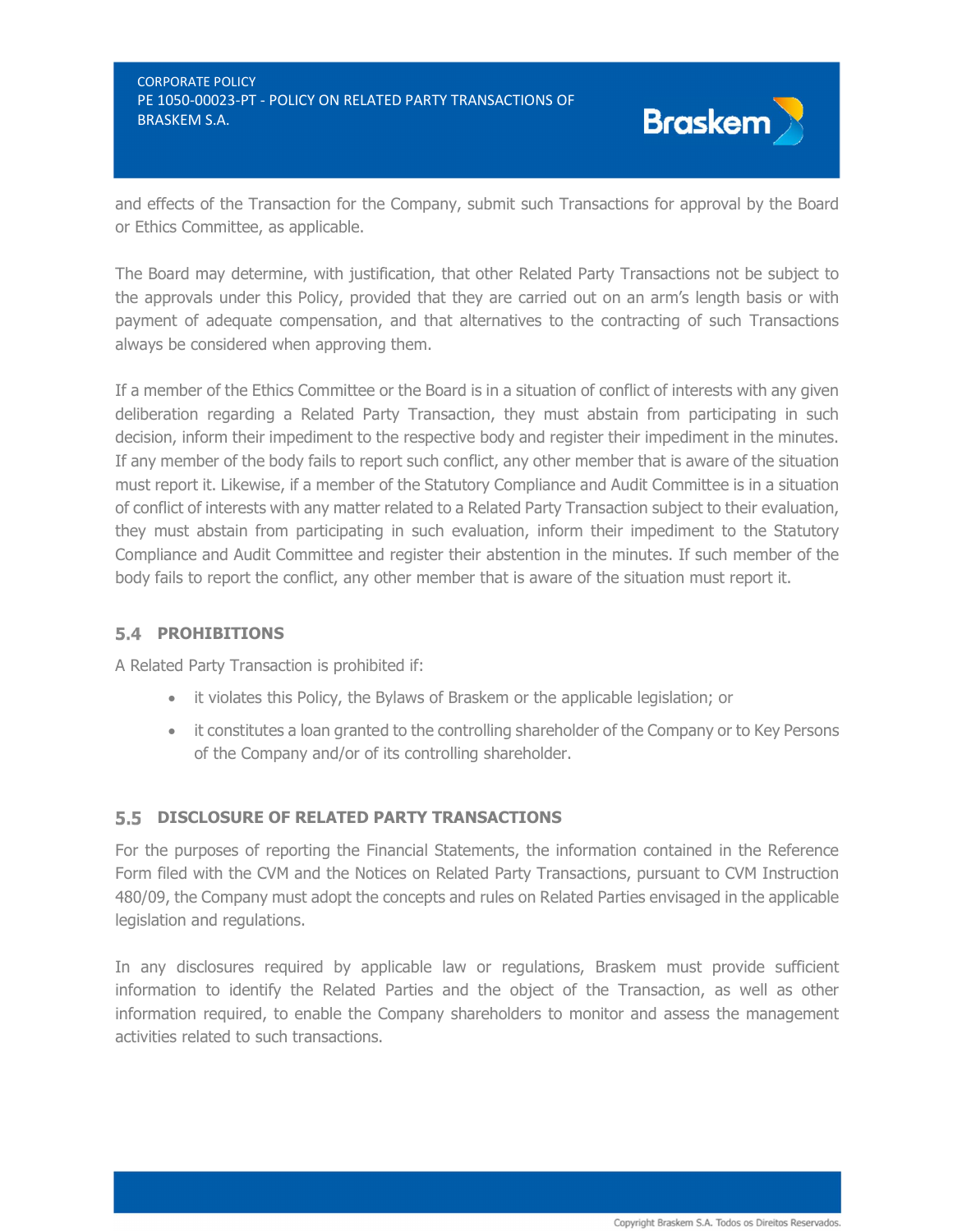

# 6. GENERAL PROVISIONS

Team Members are responsible for reading and understanding all Guidance Documentation applicable. Likewise, Leaders are responsible for ensuring that their team members understand and observe the applicable Guidance Documentation of the Company.

Team Members who have questions or concerns about this Policy, including its scope, terms or obligations, must contact their Leader or the Corporate Governance area.

Any Team Member or Third Party who is aware of a potential violation of this Policy must immediately report such potential violation via the Ethics Line Channel.

Violations of any Company Guidance Documentation may result in severe consequences for Braskem and the Team Members involved. Therefore, noncompliance with this Policy or failure to report any violation thereof may result in disciplinary action for any Team Member(s) involved.

#### Braskem's Board of Directors

Copyright Braskem S.A. Todos os Direitos Reservados.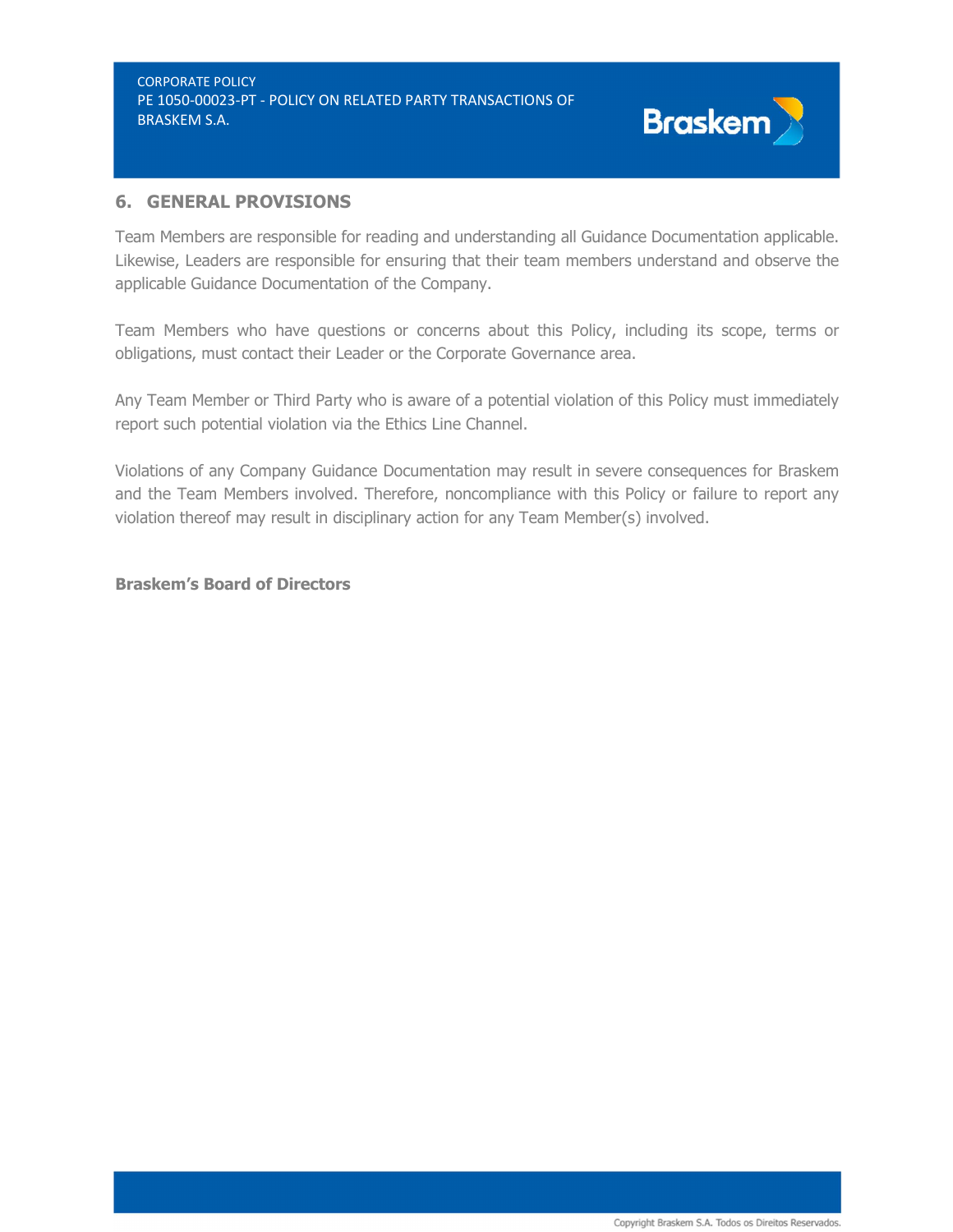

# **DEFINITIONS**

Below are the definitions of capitalized terms used in this Policy:

"Managers": Members on the Board of Directors and Statutory Board of Executive Officers.

"Requesting Area": Area that requests or aims to be involved in a Related Party Transaction.

"Braskem" or "Company": Braskem S.A.

"**Associated Company":** Entity over which an investor holds Significant Influence.

"Statutory Compliance and Audit Committee": Statutory and permanent advisory body to the Board of Directors of Braskem S.A., with its attributions described in the Charter of the Board and subject to Brazilian Corporations Law, CVM Resolution 23/21 and the Sarbanes-Oxley Act.

"Ethics Committee": Committee that supports the Statutory Compliance and Audit Committee of the Board of Directors of Braskem S.A. in applying Braskem's compliance rules, as well as in issues involving violations of the Company's commitment to operate with ethics, integrity and transparency.

"Board of Directors" or "Board": Board of Directors of Braskem S.A.

"Subsidiary": Companies in which Braskem holds, directly or through other Subsidiaries, rights that permanently ensure prevalence in corporate deliberations and the power to elect the majority of Managers.

"ESG": Environmental, Social and Governance aspects, indicating the adoption of good practices in these areas.

"Significant Influence": Power to participate in financial and operational decisions of an entity, but which does not characterize control over such policies. Significant Influence can be obtained via ownership interest, provisions of the Bylaws or shareholders' agreement. When an investor maintains, directly or indirectly, twenty percent or more of the voting rights in an investee, it is presumed that they hold significant influence, unless otherwise clearly demonstrated. On the other hand, if an investor holds, directly or indirectly, less than twenty percent of voting rights in an investee, it is presumed they do not hold influence. Significant influence by an investor is usually evidenced by one or more of the